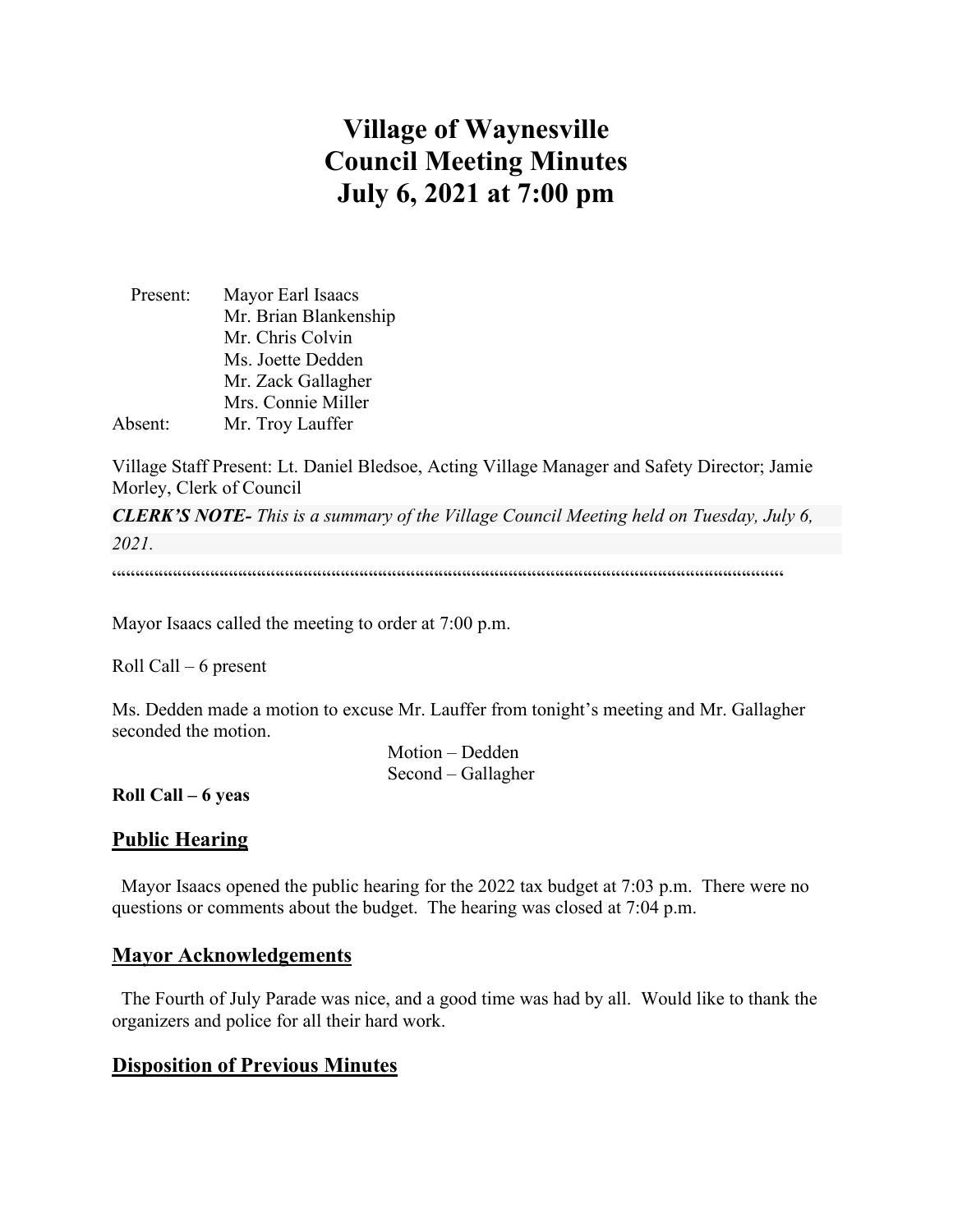Mrs. Miller made a motion to approve the minutes for the Council meeting on June 21, 2021 as written and Ms. Dedden seconded the motion.

> Motion – Miller Second – Dedden

#### **Roll Call – 6 yeas**

 $\label{prop:main} \hspace{1.5cm} \hspace{1.5cm} \hspace{1.5cm} \hspace{1.5cm} \hspace{1.5cm} \hspace{1.5cm} \hspace{1.5cm} \hspace{1.5cm} \hspace{1.5cm} \hspace{1.5cm} \hspace{1.5cm} \hspace{1.5cm} \hspace{1.5cm} \hspace{1.5cm} \hspace{1.5cm} \hspace{1.5cm} \hspace{1.5cm} \hspace{1.5cm} \hspace{1.5cm} \hspace{1.5cm} \hspace{1.5cm} \hspace{1.5cm} \hspace{1.5cm} \hspace{1.$ 

#### **Public Recognition/Visitor's Comments**

 Mr. Scott Teeters representing AES at 1900 Dryden Road approached the dais. Ms. Dedden asked about recent outages as residents have expressed concerns. Mr. Teeters stated that the storm on June 18<sup>th</sup> was one of the worse he has seen in several years. Saturday morning about 5:00 a.m. the power went out because of issues on both ends of the transmission line in Beavercreek and Wilmington. The power could not be switched on until these issues were repaired and resolved. Mr. Teeters also explained the outage that occurred more recently was due to a piece of equipment getting into a static line when performing tree trimming maintenance.

Mr. Colvin asked if AES buying DP&L had anything to do with the power outages. Mr. Teeters stated that AES purchased DP&L back in 2012 and has nothing to do with this. He also stated that staff and crews have stayed consistent. It was basically just a name change that occurred the past couple of months. This purchase has given the company more financial backing to make necessary upgrades to the system.

""""""""""""""""""""""""""""""""""""""""""""""""""""""""""""""""""""""""

## **Old Business**

None

""""""""""""""""""""""""""""""""""""""""""""""""""""""""""""""""""""""""

#### **Reports**

#### **Finance**

 The Finance Committee will meet on Thursday July 22, 2021 at 5:00 p.m. in the small conference room at the Government Center. The public is encouraged to attend.

#### **Public Works Report**

 Public Works next meeting is scheduled for August 2, 2021 at 6:00 p.m. and the public is welcome to attend. The meeting tonight was cancelled due to the Village Manager being on vacation.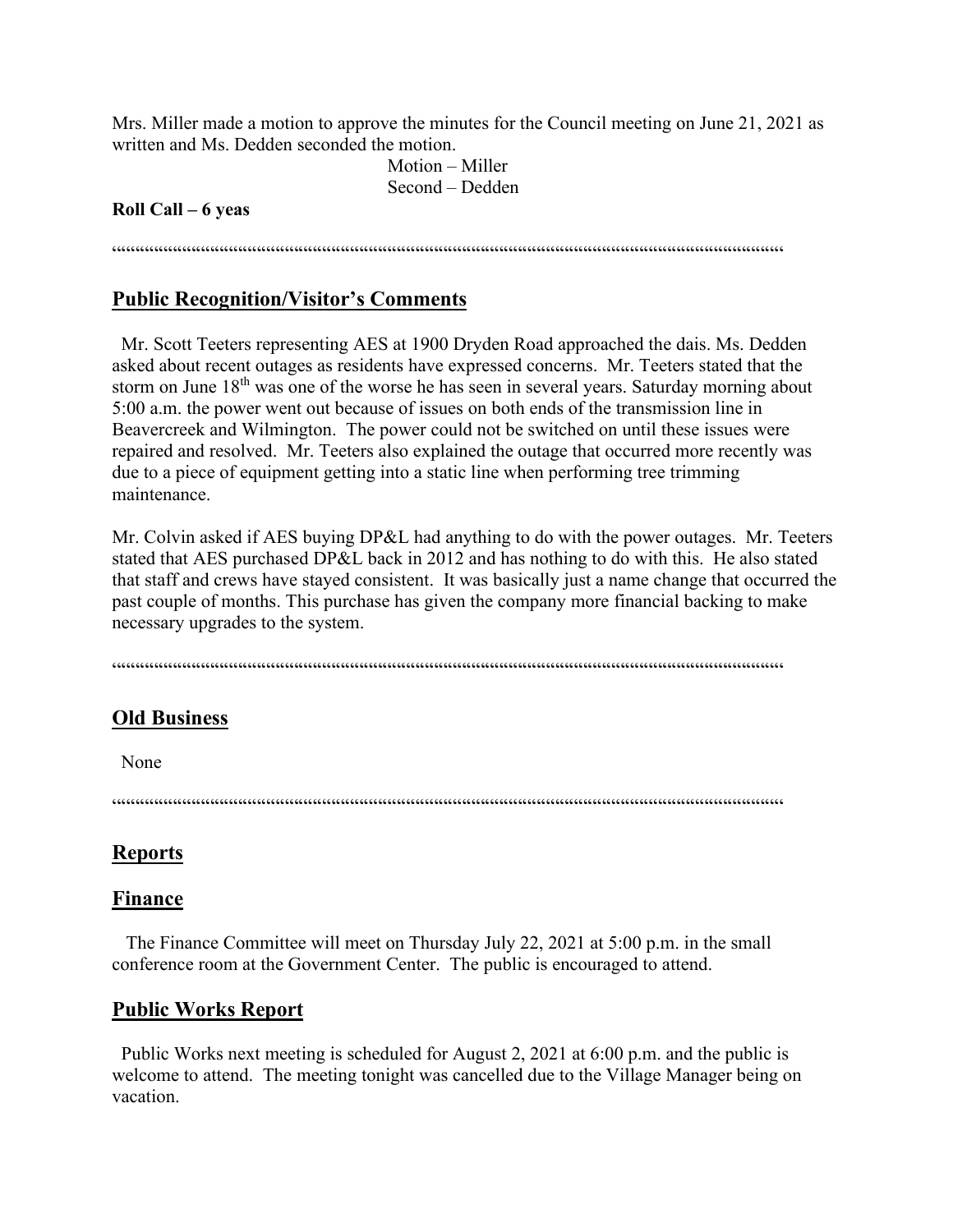Mr. Colvin asked about the Public Works minutes where there was a discussion about Ms. Lemay not wanting to sell property to Oberer but rather to Mr. Fields, whose desire is to use the property for agricultural purposes. He asked if this would change the strategy of Ordinance 2021-028 to have a water model done for future growth of the water system. Council agreed that as the Village Manager is not present, and this is only a first read of the ordinance, questions and concerns can be addressed at the next meeting. Ms. Morley stated that this is solely hearsay and Mr. Forbes may need to look into the legality to see if Oberer has a legal right to have first option to purchase the property. Mr. Colvin added that as this is out of the Village's control, he believes the Wessler study is important to pave the way for the water infrastructure to support future growth. Mr. Gallagher agreed with Mr. Colvin's assessment.

# **Special Committee Report**

None

# **Village Manager Report**

None

# **Police Report**

None

# **Financial Director Report**

- Chamber of Commerce filed a Special Events Permit for the Sauerkraut Festival this week.
- Ms. Morley will be gone next week for OMCA Conference and will miss the Finance Meeting on July 22 because of vacation.

# **Law Report**

None

 Mr. Colvin stated he wanted to follow up on the Resolution passed allowing refugee placement within Warren County. There is litigation in court that currently suspends action to be taken on this resolution. However, this could allow for 18,000 refugees to be placed in Warren County. Mr. Colvin stated he plans to follow up with the County Commissioners.

## **New Business**

# **Legislation**

## **First Reading of Ordinances and Resolutions**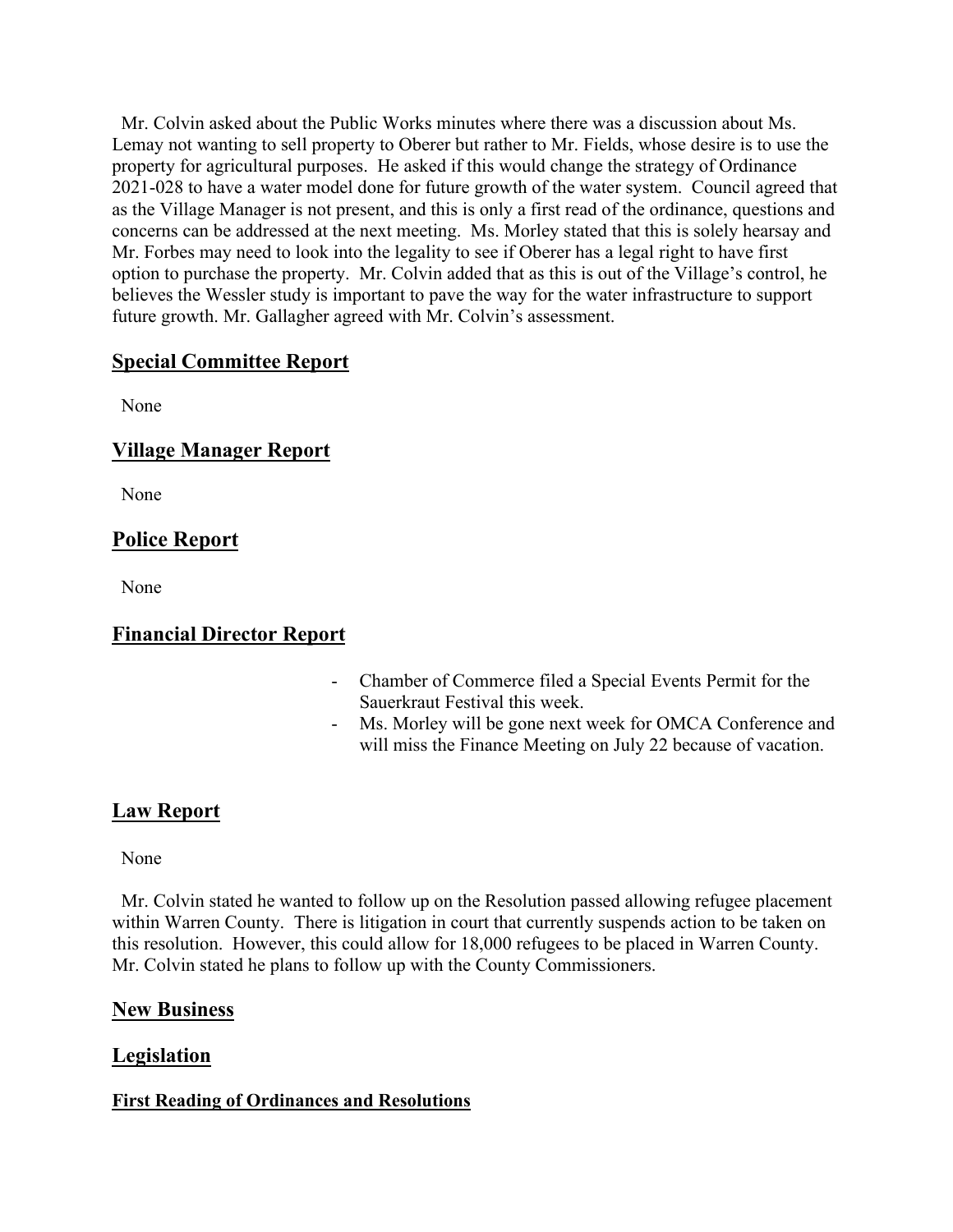#### **Ordinance No. 2021-026**

An Ordinance Authorizing the Waiver of the Water Connection Fee Related to the Wayne Local Performing Arts Center

Mrs. Miller made a motion to have the first reading of Ordinance 2021-026 and was seconded by Mr. Blankenship.

 Motion – Miller Second – Blankenship

#### **Roll Call – 6 yeas**

#### **Ordinance No. 2021-027**

Enacting and Adopting the Supplement to the Code of Ordinances of the Village of Waynesville, Ohio, and Declaring an Emergency

Ms. Dedden made a motion to waive the 2-reading rule for Ordinance 2021-027 and was seconded by Mr. Gallagher.

> Motion – Dedden Second – Gallagher

#### **Roll Call – 6 yeas**

Mr. Colvin asked about the cost and how many changes did this include. Ms. Morley stated that the cost was about \$4,200. She also stated that this was mostly updates because of changes to the ORC.

Mr. Gallagher made a motion to adopt Ordinance 2021-025 as an emergency and was seconded by Mrs. Miller.

> Motion – Gallagher Second – Miller

## **Roll Call – 6 yeas**

#### **Ordinance No. 2021-028**

Authorizing the Village Manager to Enter into a Contract with Wessler Engineering in an Amount not to Exceed \$58,000 for a Water System Master Plan

Mr. Gallagher reiterated concerns over how the possibility of no future Oberer Development could affect the proposed water model and study. He further elaborated that the water system will grow and needs updates. This study will allow the Village to be proactive rather than reactive. Council agreed the price for the water model was more than expected and discussed that Council could have a first reading and get the Village Manager's assessment of the bid at the next meeting. Mr. Colvin stated that the proposal is rather comprehensive and does collect quite a bit of data that will help the Village in planning stages for the water system down the road. Mr. Colvin also stated his concern with number 6 of the proposal saying that reports will be written in Standard Engineering format and not in compliance with State related format requirements. He just wants to ensure that this report format will dovetail into other applications the Village may pursue using this model.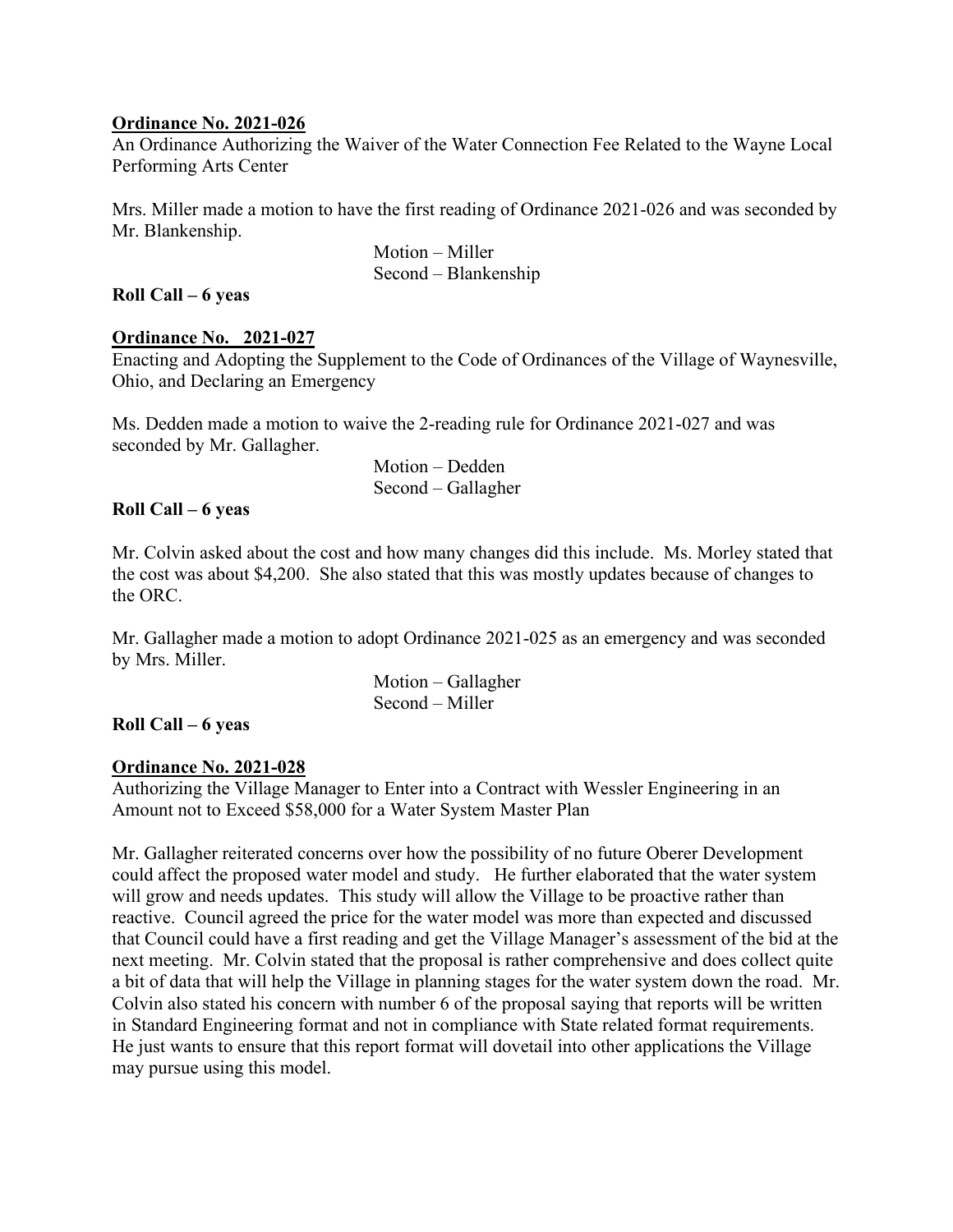Mr. Colvin made a motion to have the first reading of Ordinance 2021-028 and was seconded by Mr. Gallagher.

> Motion – Colvin Second – Gallagher

**Roll Call – 6 yeas**

#### **Second Reading of Ordinances and Resolutions**

#### **Resolution No. 2021-024**

A Resolution Approving the 2022 Annual Tax Budget for the Village of Waynesville and Declaring an Emergency

Ms. Dedden to adopt Resolution 2021-024 as an emergency and was seconded by Mr. Blankenship.

> Motion – Dedden Second – Blankenship

#### **Roll Call – 6 yeas**

#### **Ordinance 2021-025**

Approval and Granting Consent to the Director of the Ohio Department of Transportation Authority to, Apply, Maintain and Repair Standard Longitudinal Pavement Markings and Erect Regulatory and Warning Signs on State Highways inside Village Corporate Limits, and Giving Consent of the Village for the Ohio Department of Transportation to Remove Snow and Ice and Use Snow and Ice Control Material on State Highways inside the Village Corporate Limits and Giving Consent of the Village for the Ohio Department of Transportation to Perform Maintenance and/or Repair on State Highways inside the Village Corporation.

Mr. Colvin made a motion to adopt Ordinance 2021-025 and was seconded by Mrs. Miller. Motion – Colvin Second – Miller

**Roll Call – 6 yeas**

#### **Tabled Ordinances and Resolutions**

#### **Ordinance No. 2021-015**

Authorizing the Village Manager to Enter into a Contract with PCI Services and Declaring an Emergency

Ms. Dedden made a motion to untable Ordinance 2021-015 and was seconded by Mr. Colvin.

 Motion – Dedden Second – Colvin

#### **Roll Call – 6 yeas**

Ms. Dedden made a motion to amend section 2 and Exhibit A of Ordinance 2021-015 and was seconded by Mr. Colvin.